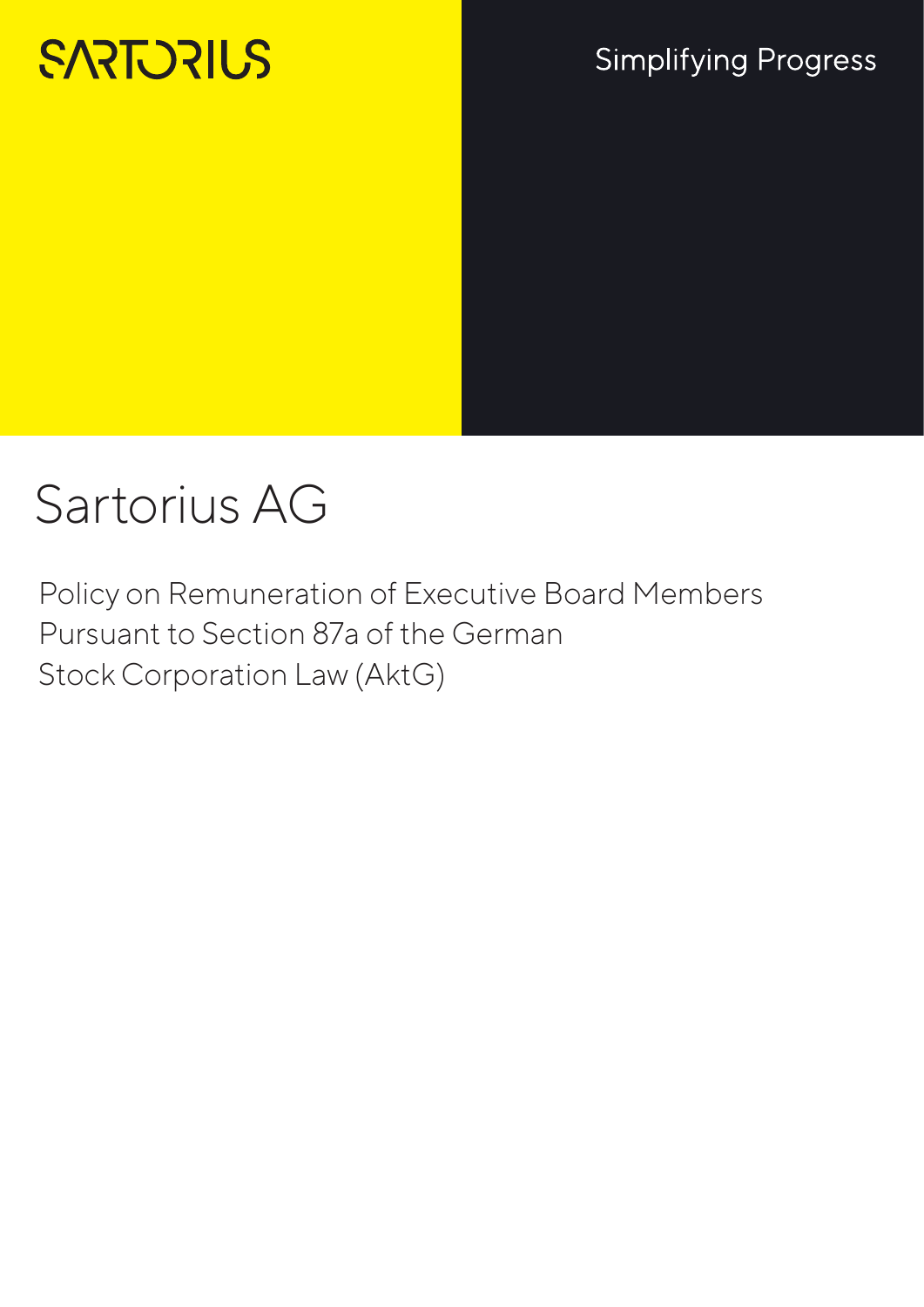The following remuneration policy described in detail for the Executive Board (the "2022 Remuneration Policy") was adopted by the Supervisory Board in February 2022. This policy updates and selectively amends the remuneration policy approved by the Annual General Shareholders' Meeting on March 26, 2021 (the "2021 Remuneration Policy") essentially by (i) introducing additional, non-financial target parameters for variable remuneration and (ii) by opening eligibility for share-based compensation, which was formerly provided only for the Executive Board Chairman, to all Executive Board members.

# A. Main Features of the Remuneration Policy and Contribution Toward Promoting the Corporate Strategy and Long-Term Development of the Company

The remuneration policy for the Executive Board aims to remunerate the members of the Executive Board appropriately in line with their tasks and responsibilities and to consider the performance of each member of the Executive Board and the success of the company. Accordingly, the remuneration policy includes fixed remuneration components as well as short- and long-term variable remuneration components.

The company strategy seeks to achieve profitable growth and a sustained, long-term increase in the value of the company. This strategy is the basis from which the structure of the remuneration policy is derived for the Executive Board of Sartorius AG: The short-term variable remuneration depends on annual corporate targets that are aligned with key performance indicators for profitable growth of the company; in addition to these, this short-term remuneration can also consider significant nonfinancial targets. Long-term remuneration depends on at least one corporate goal that reflects the sustainable and long-term growth of the company and the Group, on the one hand, and on the long-term performance of the share price, which directly mirrors the development of the company's value, on the other; in addition, part of the long-term remuneration can also be aligned with meeting non-financial targets of the company that are derived from the corporate strategy and are of material significance for the long-term positive further development of the company. As a result, the company's remuneration policy creates incentives to promote the long-term and positive sustainable development of the company.

The policy for remuneration of the Executive Board members is simply, clearly, and understandably structured. It meets the requirements of the German Stock Corporation Law ("Aktiengesetz" abbreviated as "AktG") as well as the recommendations of the German Corporate Governance Code ("GCGC") with the exception of any divergences explained in the Declaration of Compliance with the Recommendations of the GCGC as amended from time to time.

# B. Details of the Remuneration Policy

# I. Remuneration Components

# 1. Overview of the Individual Remuneration Components

Remuneration consists of fixed and variable components. The fixed components are the fixed annual salary and fringe benefits. The variable performance-based components are comprised of short-term components with a one-year assessment basis and of long-term components with a multi-year assessment basis. In addition, there are pension commitments, which depend, among other things, on the amount of the own contribution made by the respective Executive Board member in the form of deferred compensation for variable remuneration components, and which are therefore also variable.

# 2. Fixed Remuneration Components

#### a. Fixed Annual Remuneration

Fixed annual remuneration is cash compensation related to a specific fiscal year, and is based in particular on the area of duties and responsibilities of the respective Executive Board member. This fixed annual remuneration is paid in twelve monthly installments.

# b. Fringe Benefits

Beyond the remuneration components stated above, the members of the Executive Board receive the fringe benefits listed below.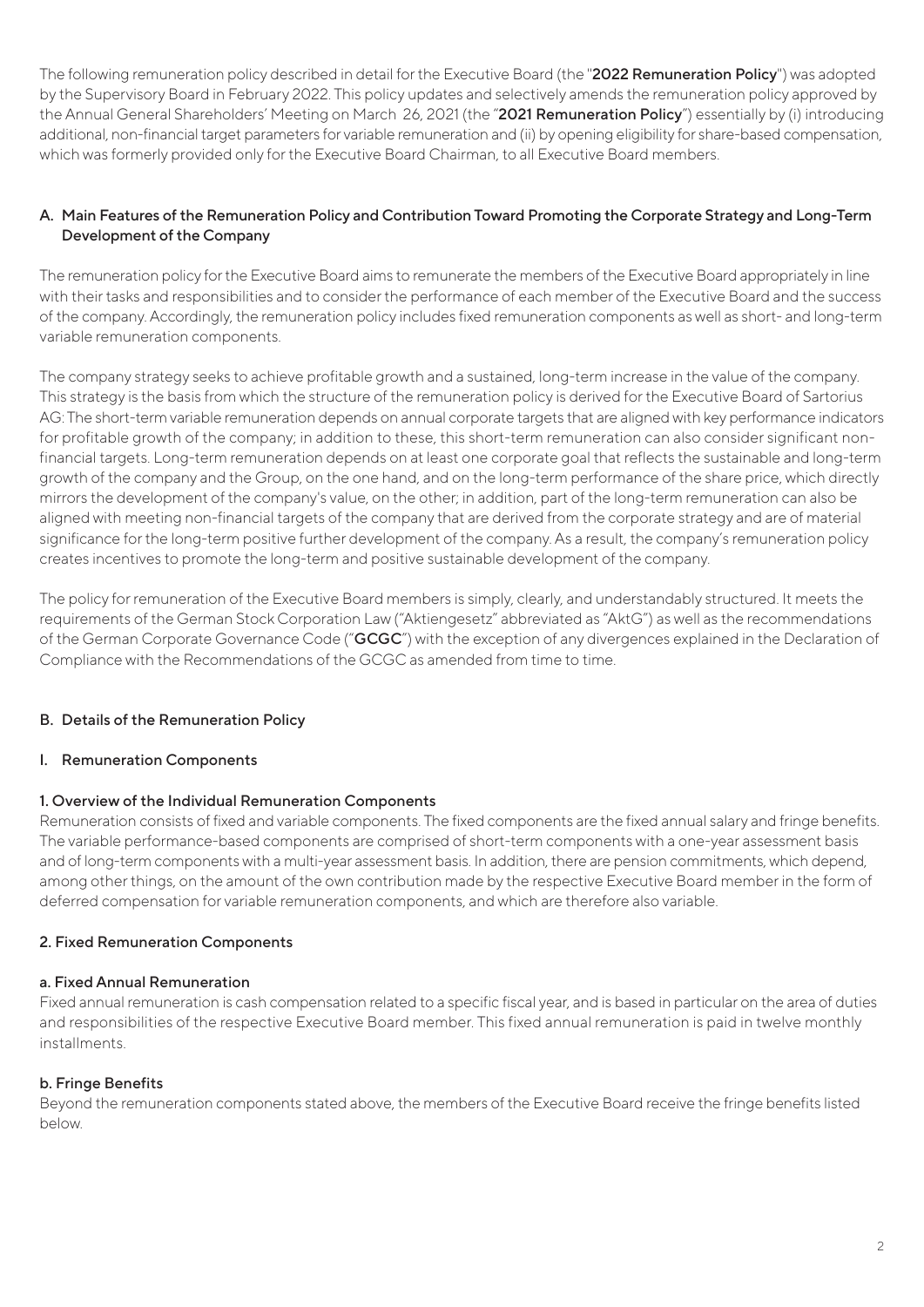As standard benefits, the Executive Board members will each be provided with a company car that can also be used for private purposes and to be covered by accident insurance taken out in the respective Executive Board member's name as a beneficiary. Furthermore, the company maintains a directors' and officers' (D&O) liability insurance policy for the benefit of the members of the Executive Board.

The Supervisory Board can decide that, if necessary, suitable additional benefits in kind (in particular security services and defined medical services, such as preventive medical checkups and other healthcare services to prevent health risks and illnesses) may also be provided or corresponding costs reimbursed.

New members of the Executive Board may also be granted compensation for remuneration/benefit entitlements, which they lose as a result of joining Sartorius. Furthermore, moving expenses and, for a transitional period to be determined by the Supervisory Board, other costs associated with relocation to the company may be reimbursed up to a maximum amount to be determined in individual contracts (in particular costs for traveling home, including incidental expenses, and for running two households). For Executive Board members residing outside Germany, the company may also assume permanently associated costs (in particular costs for flights home, including incidental expenses and for double housekeeping). Such benefits are intended to ensure that the company can recruit the best possible candidates for service on the Executive Board.

# 3. Variable Performance-Based Remuneration Components

#### a. Short-Term Variable Remuneration with a One-Year Assessment Basis

In addition to receiving fixed remuneration components, all Executive Board members are entitled to receive short-term variable remuneration with a one-year assessment basis.

#### Target Parameters

Short-term variable remuneration with a one-year assessment basis consists of several individual components, each related to different target parameters.

Currently, there are three individual components that are related to the subordinate financial targets of sales revenue | order intake, underlying EBITDA, and the ratio of net debt to underlying EBITDA. These are to be supplemented in the future by the so-called employee net promoter score (ENPS) as a further non-financial subordinate target.

The target parameter of sales revenue | order intake is a measure of the average calculated from sales revenue and order intake and is a key performance indicator of growth. Underlying EBITDA as a target parameter stands for earnings before interest, taxes, depreciation, and amortization and is adjusted for extraordinary items; this is a key profitability indicator of the Group and is used to provide a picture of the Group's operating development that is also internationally better comparable. The target parameter of the ratio of net debt to underlying EBITDA is calculated as the quotient of net debt and underlying EBITDA and is a key financial ratio regarding the Group's debt financing capacity. The target parameter ENPS (employee net promoter score) reflects the rate at which employees are likely to further recommend a company as an employer and is currently polled twice a year within the scope of global employees' surveys.

To develop these financial target parameters, the company provides regular reports as part of its periodic financial reporting. These targets are key control elements for profitable growth as well as for a sustainable and long-term increase in the value of the company and serve to implement the overarching strategic goals of the Group. The non-financial target parameter ENPS is an indicator of sustained employee retention, which is of essential importance for the competitiveness of a company as an employer on the labor market and thus for the long-term successful further development of the company. As a result, this non-financial target parameter also promotes the overarching strategic goal of the company.

The remuneration policy intentionally does not rigidly prescribe the target parameters currently used, however. Rather, the Supervisory Board can set further financial and | or non-financial target parameters and | or replace existing target parameters by others. In turn, the particular target parameters must be used that the company reports at least once annually as part of its periodic financial reporting. If non-financial target parameters are additionally used, these must be aligned with the targets that are derived from the corporate strategy and are of material importance for the long-term positive development of the company. In adjusting financial target parameters, the Supervisory Board shall ensure that the particular target parameters in their entirety continue to reflect key control elements for profitable growth as well as a sustainable and long-term increase in the value of the company. At least one target parameter is to be based on key indicators that measure the development of business volume and | or earnings.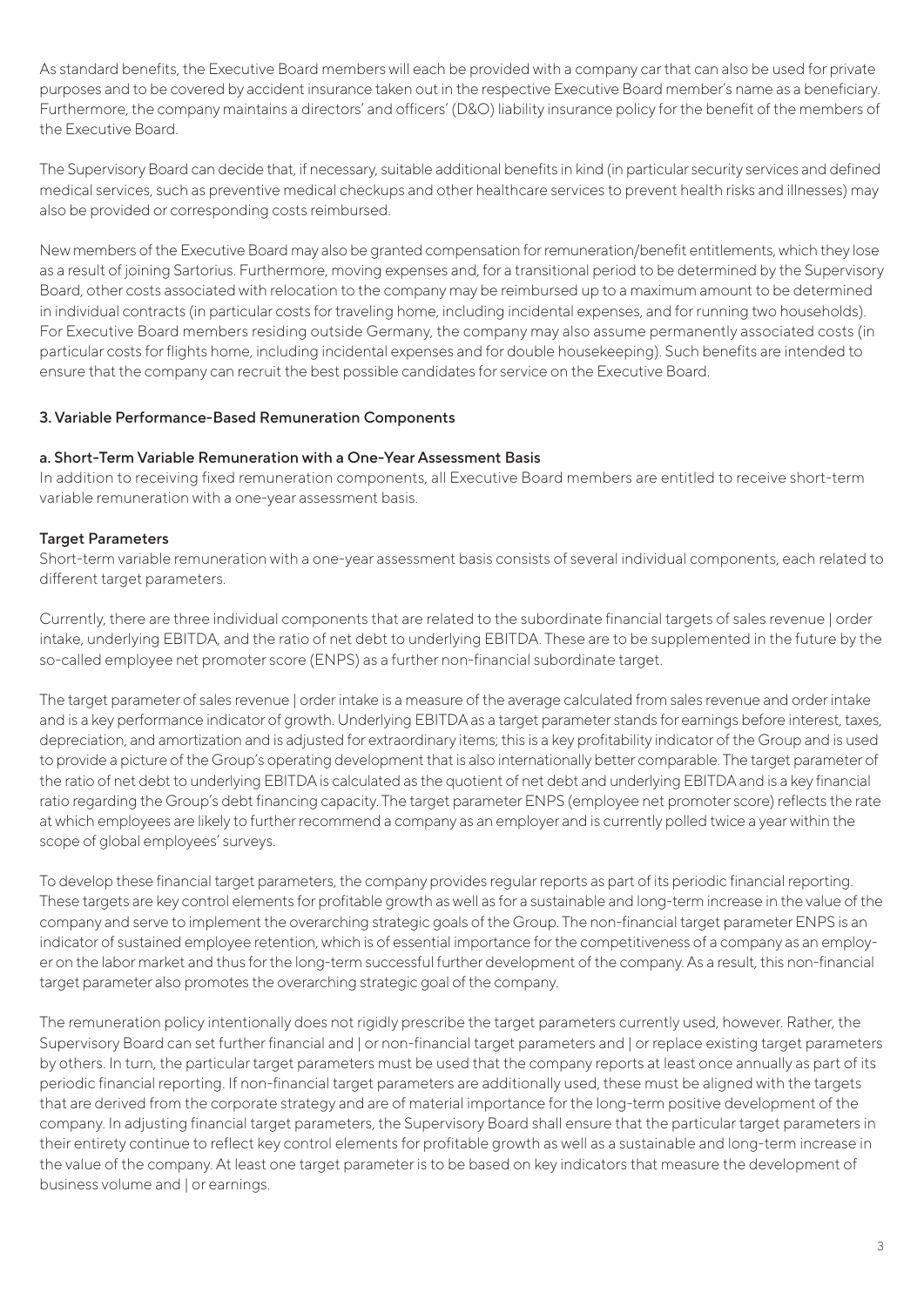### Measurement of Target Achievement and Bonus Payment

For each target parameter, the Supervisory Board determines a formula that is used to calculate the bonus to be paid for the respective individual component based on the degree of target achievement. In the process, the Supervisory Board also defines (i) the minimum target achievement below which the bonus to be paid is zero, and (ii) the maximum target achievement above which the bonus to be paid no longer increases. As a result, the amount of a bonus to be paid is capped for each subordinate target as a maximum percentage of the individual target amount. This cap is currently 120% for all subordinate targets. However, the Supervisory Board can elect to define a different cap in the future.

For every individual component of short-term variable remuneration with a one-year assessment basis, the Supervisory Board shall set an individual target amount for each Executive Board member before the beginning of a fiscal year. This target amount is used to determine the specific amount of a bonus to be paid based on the level of target achievement defined for the respective fiscal year. The targets are weighted for the individual Executive Board members according to their area of responsibility and, if they are responsible for a division, can be related to the assessment parameters of the particular division, except for the assessment parameters applicable to the Group.

In the case of financial target parameters, the target at which the full target bonus amount is paid out (= 100% target achievement) is derived by the Supervisory Board from the approved annual budget for the respective fiscal year and the level of target achievement is determined by comparison with the actual result, which is yielded by the audited and approved consolidated financial statements for the respective fiscal year. If non-financial target parameters are aligned with values that are reported in the Non-Financial Group Report or in the Non-Financial Group Statement for the respective fiscal year, the degree of target achievement is determined by comparison of the target values with the actual results that are presented in the Non-Financial Group Report or in the Non-Financial Group Statement. In determining the level of target achievement, the Supervisory Board can make adjustments to the actual figure to allow for non-recurring, extraordinary circumstances and | or non-operating items.

Annual short-term variable remuneration is calculated for a fiscal year ended and paid in the following fiscal year. If an Executive Board member joins or leaves the board without serving for a full year, his or her short-term variable remuneration will be calculated and determined on a pro-rated basis.

#### b. Long-Term Variable Remuneration Components

The long-term variable remuneration components for all Executive Board members will consist of the following three individual components: One individual component each is related to the development of the consolidated net profit and to the reduction in CO<sub>2</sub> emission intensity as target parameters in a four-year assessment period. In addition to these non-share-based individual components, all Executive Board members will receive a share-based compensation component that is related to the price development of the preference share of Sartorius AG in a likewise (at least) four-year assessment period (phantom stock). As a result, the long-term variable remuneration components are also aligned with target parameters that measure profitable growth and a sustainable and long-term increase in the value of the company and the achievement of the climate targets derived from the company's sustainability strategy, and thus serve to implement the company's overarching strategic objectives.

The remuneration policy intentionally does not rigidly prescribe the target parameters currently used, however. Rather, the Supervisory Board can set further financial and | or non-financial target parameters as non-share-based target parameters with at least a four-year assessment period, and | or replace existing target parameters by others. If the target parameters are financial, the Supervisory Board must use those that the company reports at least once annually as part of its periodic financial reporting. In adjusting financial target parameters, the Supervisory Board shall ensure that the particular target parameters in their entirety continue to reflect key control elements for profitable growth as well as a sustainable and long-term increase in the value of the company. If non-financial target parameters are additionally used, these must be aligned with the targets that are derived from the corporate strategy and are of material importance for the long-term positive development of the company. For long-term remuneration, at least one target parameter not related to the share price is to be based on key indicators that measure the long-term development of business volume and | or earnings. Moreover, for each target parameter not related to the share price, the Supervisory Board determines a formula used to calculate the bonus to be paid for the respective individual component based on the degree of target achievement. In the process, the Supervisory Board also defines (i) the minimum target achievement below which the bonus to be paid is zero, and (ii) the maximum target achievement above which the bonus to be paid no longer increases. As a result, the amount of a bonus to be paid is capped for each subordinate target as a maximum percentage of the individual target amount.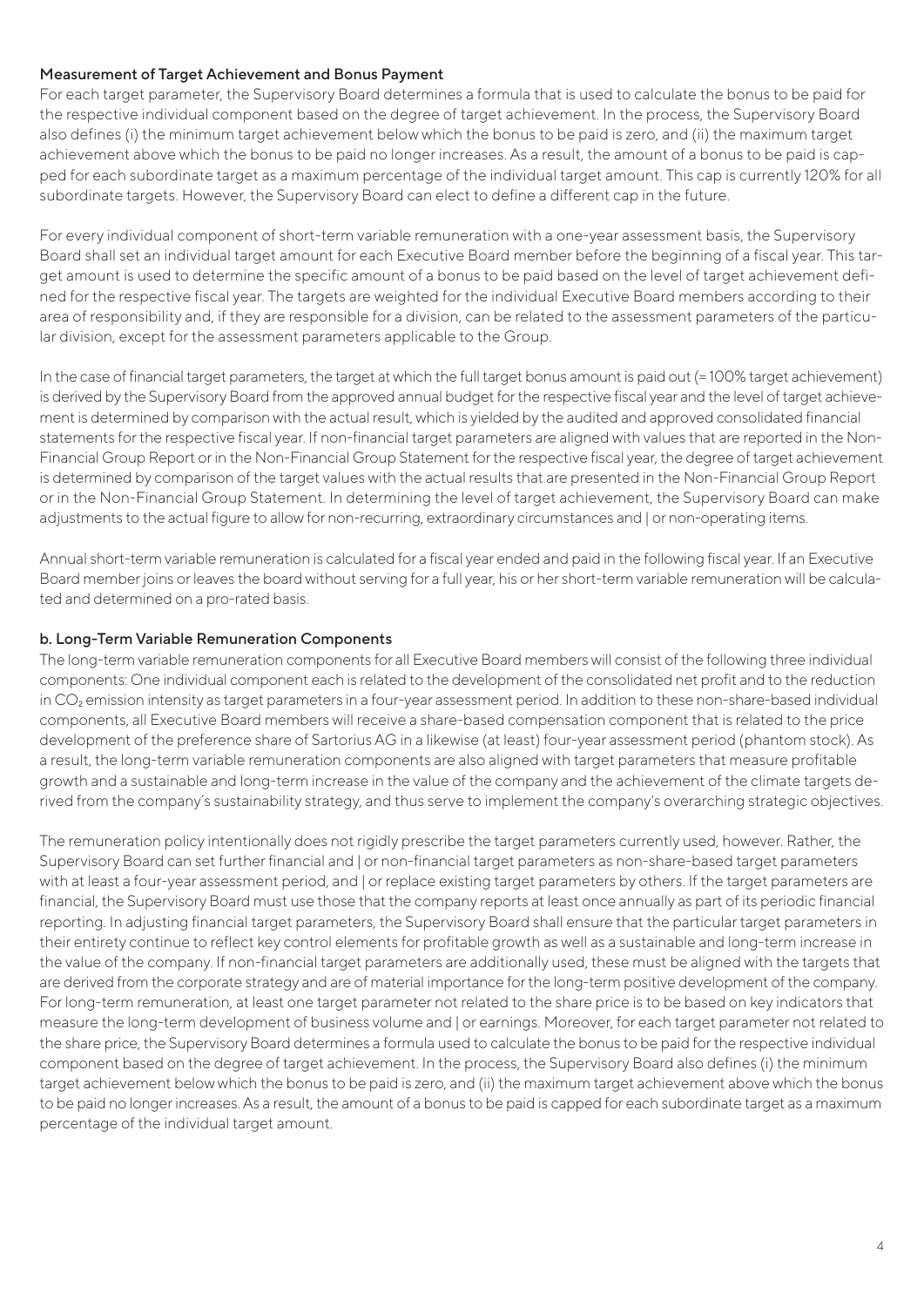For every individual component of long-term variable remuneration with a one-year assessment basis, the Supervisory Board shall set an individual target amount for each Executive Board member before the beginning of a fiscal year. This target amount is used to determine the specific amount of a bonus to be paid based on the level of target achievement of the associated targets defined for the respective fiscal years. In calculating this amount, the individual component related to the price development of the company's preference shares (phantom stock) must be weighted at least as strongly as the total of the non-stock-based individual components of long-term variable remuneration.

Finally, a particular Executive Board member can additionally be granted compensation in the form of shares in the company (share-based remuneration) as a further long-term variable component. Share-based remuneration and participation in the company's share price performance as a result will also promote the long-term increase in the value of the company as an overarching strategic objective.

# Consolidated Net Profit

The individual component related to consolidated net profit has an assessment period of four consecutive fiscal years and begins with the fiscal year in which the tranche concerned is granted. A new tranche is granted on a rolling basis for each fiscal year that a member's appointment lasts. The amount paid out for a particular tranche depends on the individual target amount and on the total target achievement for the respective assessment period, where said total target achievement corresponds to the average target achievement for each of the four fiscal years of the relevant assessment period. For each fiscal year, the Supervisory Board annually defines a target for consolidated net profit in euros, which is derived by the Supervisory Board from the annual budget approved for the respective fiscal year. To determine the level of target achievement for a fiscal year, the consolidated net profit excluding amortization (impairment of the value of intangible assets due to business combinations pursuant to IFRS 3) – as reported in the company's consolidated financial statements audited and approved – is compared to the particular target set by the Supervisory Board. In individual cases, the Supervisory Board may make further adjustments to the actual amount to allow for non-recurring, exceptional circumstances and | or non-operating items.

The amount to be paid out is determined based on the individual target amount and a formula defined by the Supervisory Board. It provides for (i) a minimum target achievement, which must be exceeded to receive a bonus and below which the amount paid out is zero, and (ii) a maximum target achievement, above which the bonus amount to be paid out no longer increases. The bonus paid out is thus capped in each case at a maximum percentage of the individual target amount. This cap is consistently set at 120% and is reached at a target achievement level of 120%. In the future, however, the Supervisory Board may also define a different cap.

This remuneration component is paid out upon expiration of the fourth fiscal year in the respective period of assessment for the tranche concerned.

# Reduction of the CO₂ Emission Intensity

This individual component related to the reduction of the  $CO<sub>2</sub>$  emission intensity has an assessment period of four fiscal years and begins with the fiscal year in which the tranche concerned is granted. A new tranche is granted on a rolling basis for each fiscal year. The amount paid out for a particular tranche depends on the individual target amount and target achievement for the respective assessment period. For each tranche, the Supervisory Board annually defines a target for average annual reduction of the CO<sub>2</sub> emission intensity during the assessment period. This target corresponds to the current target of the company's sustainability strategy as amended in each case (currently a 10% reduction per fiscal year as measured using the baseline value for 2019), where the initial value of this target is provided in the reviewed Group Non-Financial Statement of the previous year. To determine the target achievement of this parameter, the final value used is based on the actual value of the CO<sub>2</sub> emission intensity reached in the last fiscal year of the respective four-year assessment period for the corresponding tranche, as reported in the respective audited Group Non-Financial Statement. In individual cases, the Supervisory Board may make further adjustments to the actual value to allow for base effects and recording inaccuracies.

The amount to be paid out is determined based on the individual target amount and a formula defined by the Supervisory Board. It provides for (i) a minimum target achievement below which the amount paid out is zero, and (ii) a maximum target achievement above which the bonus amount to be paid out no longer increases. The bonus paid out is thus capped in each case at a maximum percentage of the individual target amount. This cap is consistently set at 120% and is reached at a target achievement level of 120%. In the future, however, the Supervisory Board may also define a different cap.

This remuneration component is paid out upon expiration of the fourth fiscal year in the respective period of assessment for the tranche concerned.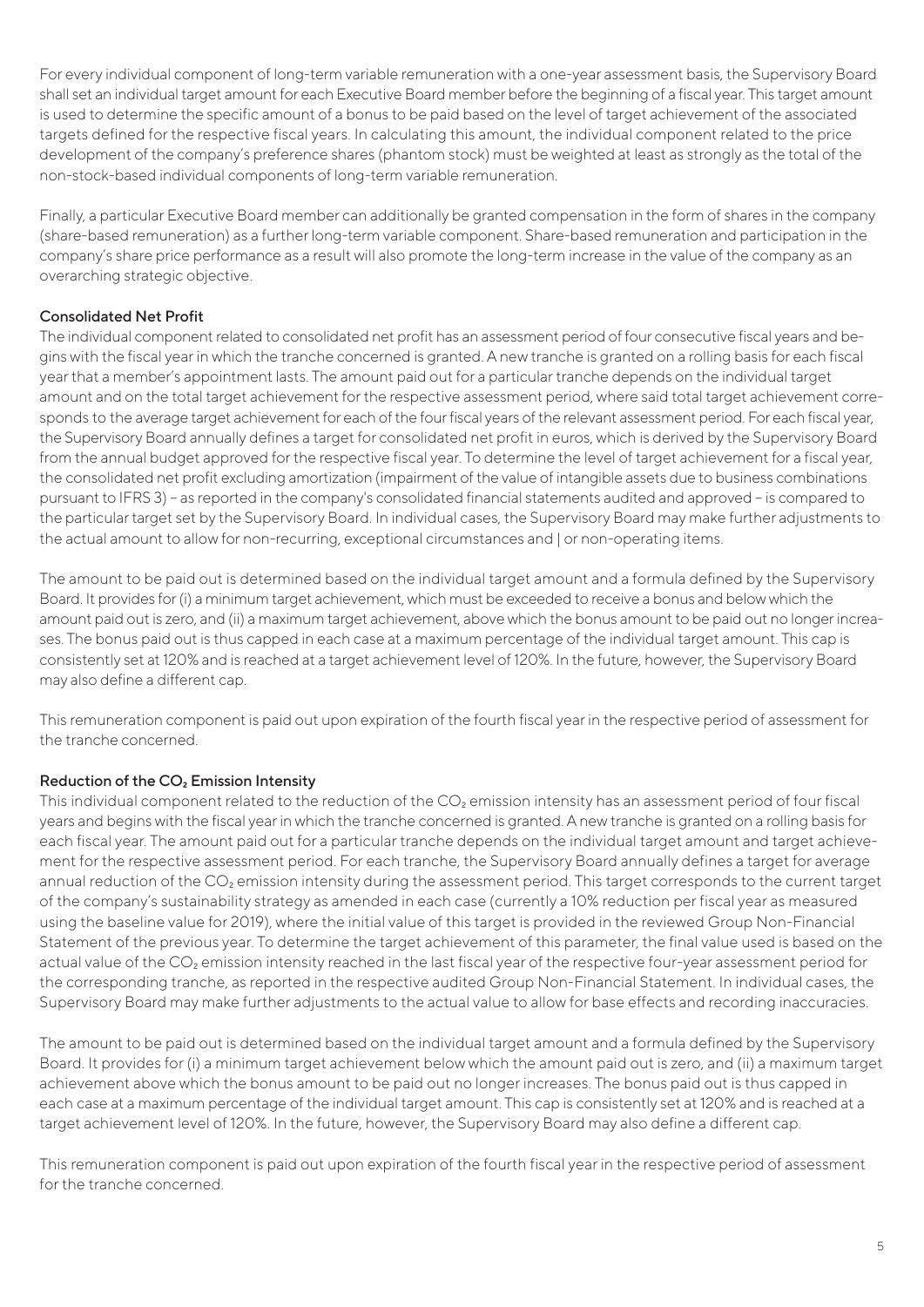### Development of the Preference Share Price (Phantom Stock Plan)

Executive Board members receive virtual shares, so-called phantom stock units, as a share-based individual component of long-term variable remuneration. Through the issue of such shadow shares, Executive Board members are treated as if they were owners of a certain number of preference shares in Sartorius AG, without, however, being entitled to receive dividends. The development of the value of this phantom stock is linked with the development of the Sartorius preference share; both increases and decreases in the share price are taken into account. Later, the value of this phantom stock is assessed based on the share price at the time, and its equivalent is paid out in cash, provided that the associated conditions are met. Phantom stock cannot be traded and does not entail any share subscription rights.

According to the Sartorius phantom stock plan, each Executive Board member is credited at the beginning of every fiscal year with phantom stock units valued at an agreed monetary sum. Phantom stock units are granted on a rolling basis for each fiscal year that a member's appointment lasts. The value of this phantom stock can be paid out only as an entire annual tranche. Payment can be requested at the earliest after a period of four years and no later than after eight years. If an Executive Board member's appointment begins during a year, phantom stock will be granted retroactively (on a pro-rated basis as necessary) at the start of a fiscal year.

An Executive Board member is entitled to receive payment for phantom stock units only if, according to the current plan conditions, the share price at the time of such payment request has appreciated at least 7.5% per year relative to the time the phantom stock was assigned or if the share price outperformed a defined comparative index or group, with the current conditions of the phantom stock plan defining the TecDAX as a comparative index. In addition, the value of the phantom shares must be at least 50% of the grant value. The phantom stock plan rules out subsequent changes to the parameters used for comparative stock valuation.

According to the current phantom stock plan conditions, assignment of this phantom stock and later payment of its monetary equivalent depend on the mean value calculated from the average prices of the Sartorius AG preference share, with said prices quoted in the closing auction of Xetra trading on the Frankfurt Stock Exchange over the last 20 days of trading of the previous year (in the case where phantom stock units are assigned) or over the last 20 days of trading prior to submission of a payment request (in the case of payment for phantom stock units). This serves to compensate for any short-term fluctuations in the share prices.

The amount to be paid is capped, however, at a maximum of 2.5 times the share price at the time the phantom stock was assigned, based in each case on the individual annual tranche.

Pursuant to the current phantom stock plan conditions, payment for phantom stock is blocked for the four weeks preceding the scheduled publication date of quarterly and half-year results and for the 30 calendar days before the scheduled publication of the half-year results and preliminary year-end results, as well as for 20 days of trading on the stock exchange following the actual publication of quarterly and preliminary year-end results. These blackout periods are intended to ensure that payments are only made during periods in which the most recent business results have already been processed in the capital market and the regular publication of further business results is still sufficiently far in the future.

However, the remuneration policy does not specify the details of the share price calculation on which the allocation and payment of the phantom stock units are based, the minimum annual increase in value, the benchmark for measuring the relative share price performance, or the relevant payment windows. They can therefore also be regulated by the Supervisory Board in the future in divergence from the current plan conditions; in particular, the benchmark for measuring relative share price development can be suitably adjusted in the event of a change of the company's index or a change in the composition of the index previously used.

#### Share-Based Payment

6 Remuneration in the form of company shares can additionally be granted on an individual basis to the Executive Board members. These shares are subject to a holding period of at least four years as of the beginning of the time the respective member is appointed. With these shares, the Executive Board member as the beneficiary of share-based payment thus participates in positive and negative share price developments for a period of several years. The shares granted may be the company's own ordinary and | or own preference shares. For the purposes of share-based remuneration, the Supervisory Board shall define a total grant date fair value that is converted in a corresponding number of shares based on the current stock market price of the respective class of share at the time of granting. The shares in question will then be transferred in full to the beneficiary at the beginning of his appointment, but may not be sold before the holding period has expired. If the beneficiary leaves the Executive Board prior to the end of his or her appointment, conditions can be set so that the shares granted are forfeited in whole or in part, depending on the time of the beneficiary's resignation or departure, and must be transferred from the beneficiary back to the company.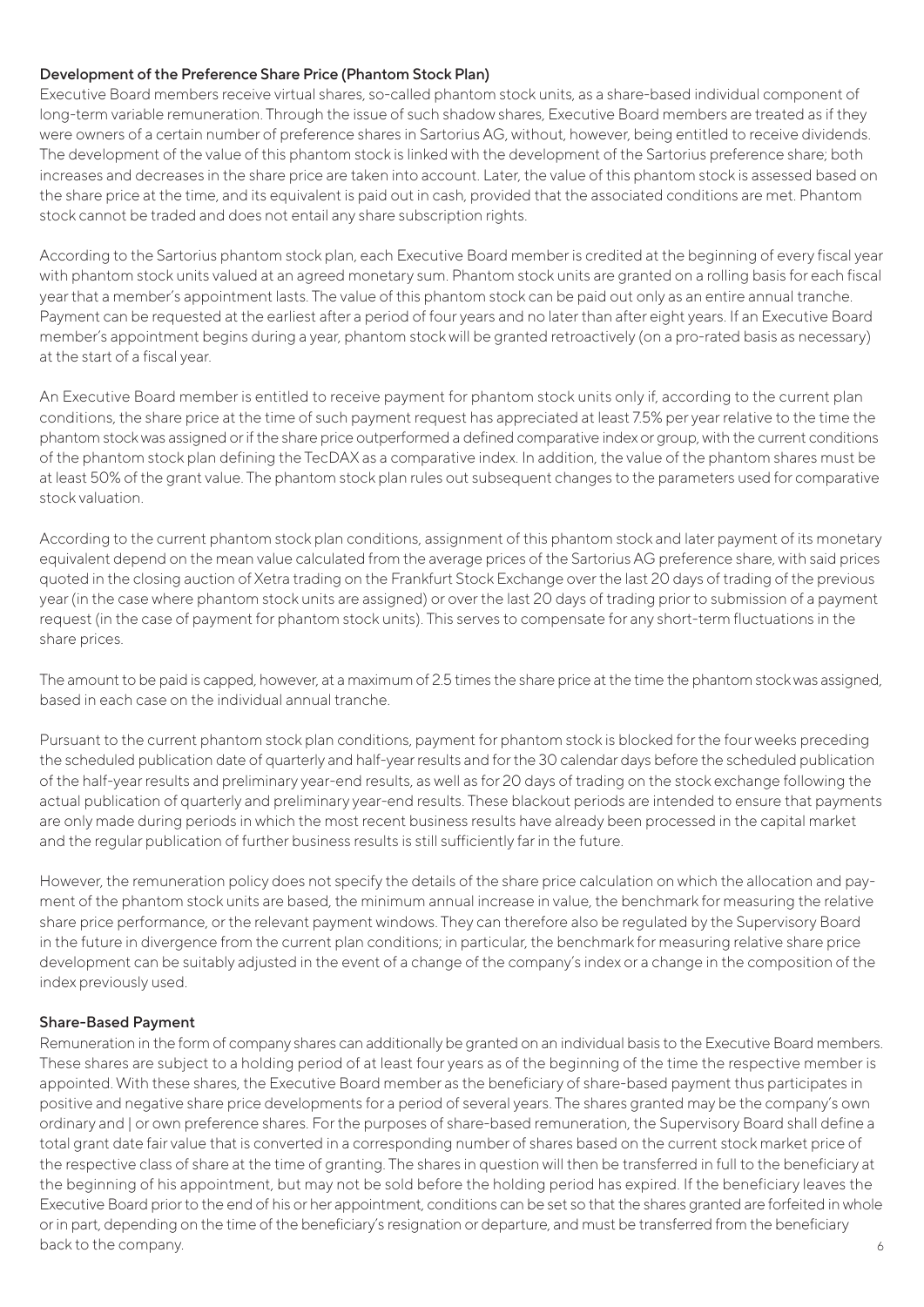### 4. Pension Commitments

The members of the Executive Board generally receive pension commitments as defined-benefit plans for their first reappointment. At the request of the Executive Board member concerned, the company shall take out a corresponding insurance policy for the duration of the employment relationship; the respective pension contributions will be paid into this policy. If no other retirement benefits were granted during a member's first time of appointment, the respective pension contributions can also be subsequently granted for a member's initial term of appointment.

Each benefit contribution consists of a basic amount of up to 14% of the particular member's annual fixed remuneration. On request, the particular Executive Board member concerned can additionally pay in, as a personal benefit contribution by way of deferred compensation, a partial sum of up to 7% maximum out of the gross amount paid to this Executive Board member in the respective fiscal year as short-term variable compensation and as long-term variable compensation based on net profit. If a member of the Executive Board exercises this right, the company on its part will make an additional contribution in the same amount (matching benefit contribution).

Pursuant to the insurance terms and conditions, the pension benefit can be granted in the form of a retirement pension or a lump-sum payment for reaching the regular retirement age or needing to retire due to disability, as well as in the form of surviving dependents' benefits for widows and orphans, according to which particular option an Executive Board member elects. The company does not guarantee the paid-in capital or an annual interest rate.

The regular retirement age for all pension commitments is 65. There are no early retirement regulations, except in the case of disability.

Insofar as further pension benefits were granted or promised to individual Executive Board members in the past, these shall remain unaffected and the corresponding pension entitlements shall continue unchanged.

#### 5. Other Remuneration Components

The remuneration policy provides that the Supervisory Board may grant special compensation at its reasonable discretion for extraordinary performance by a member of the Executive Board.

#### II. Target Total Remuneration; Relative Percentages of Fixed and Variable Remuneration Components

The Supervisory Board determines a specific target total remuneration for each Executive Board member according to his or her area of tasks and responsibilities. The target total remuneration is related to each full fiscal year and is the sum of all remuneration components relevant for total remuneration. In the case of benefits in kind promised as fringe benefits, the relevant value for income tax purposes shall be applied in each case. The D&O insurance taken out by the company for the benefit of the Executive Board members is not considered separately as this is not a compensation benefit in the narrower sense.

Where target values are measured, the variable components are based on the target amount for 100% target achievement. For participation in the phantom stock plan, the annual grant date fair value shall be used for calculation; for any share-based compensation, the pro-rated grant date fair value for each year associated with a member's term of appointment.

Regarding pension commitments, it is assumed that, for the purposes of defining the target total remuneration, the Executive Board members will exercise their right to receive deferred compensation of their variable remuneration components (based on 100% achievement of targets) to the maximum extent permitted and that the company will therefore also pay each member a corresponding additional amount as a matching contribution. If, upon initial reappointment, corresponding pension amounts are also subsequently granted for the first term of appointment, these amounts shall not be allocated to the new term of appointment, however, but to the previous term of appointment for the purposes of the target total remuneration.

7 The relative percentage of fixed remuneration components (fixed annual salary and fringe benefits) for the Executive Board Chairman is between 25% and 40% of his total target remuneration and the percentage of his short-term and long-term variable remuneration components is between 55% and 70%. For the further Executive Board members, the relative percentage of their fixed remuneration components (fixed annual salary and fringe benefits) is between 35% and 55% of their respective total target remuneration and the percentage of their short-term and long-term variable remuneration components is between 40% and 60%, with the percentage of long-term variable components higher for each member than that of the short-term variable target remuneration. The percentage of their pension commitments is currently between 0% and 10% (inclusive in each case) of their respective target total remuneration. In the case of remuneration components granted on a one-time basis or for a limited period, the Supervisory Board may also deviate from the above-mentioned relative percentages of the individual remuneration components in the target total remuneration for individual financial years.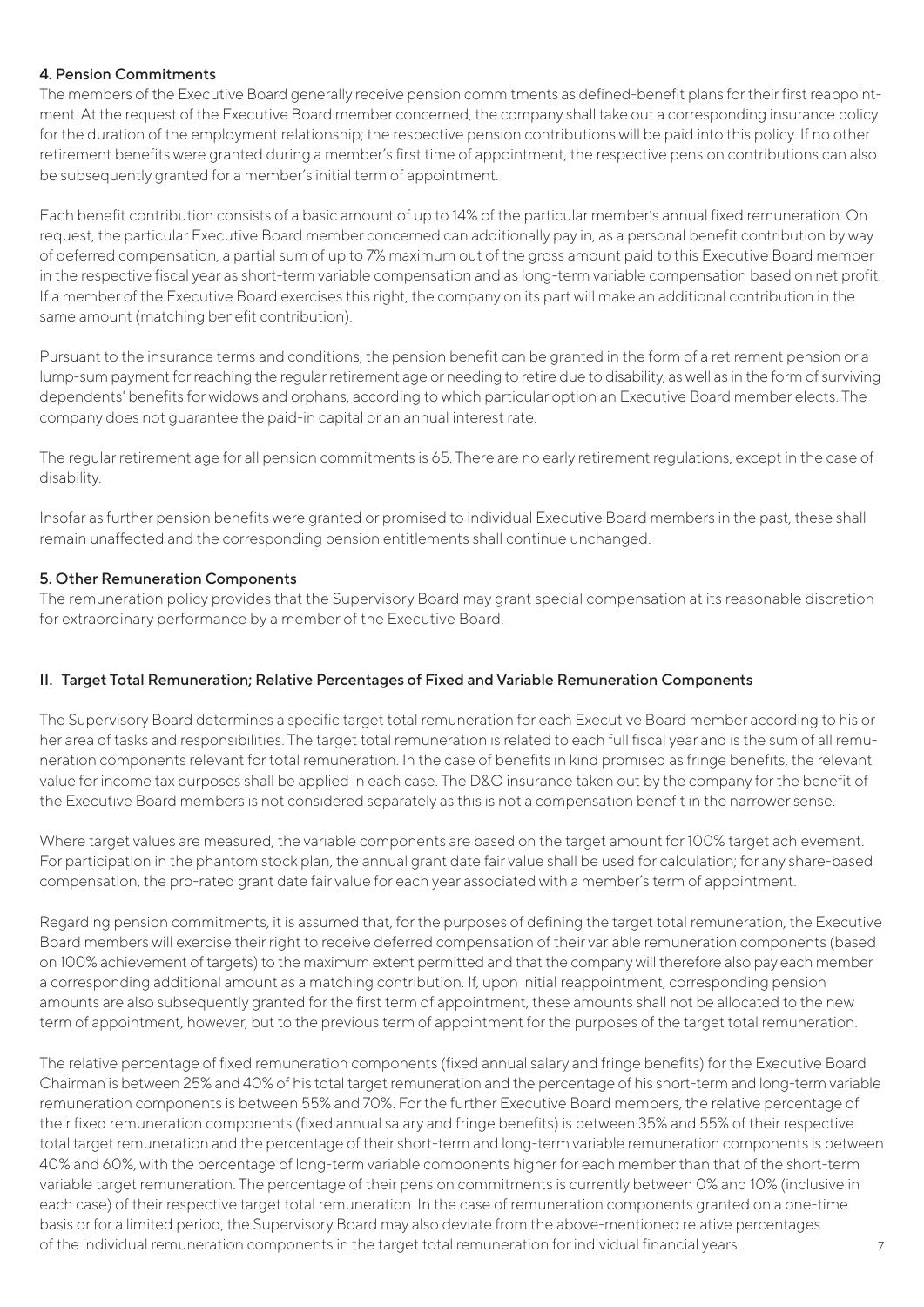# III. Reclaiming or Reducing Variable Remuneration (Clawback)

The remuneration policy provides that the company is entitled to reclaim from Executive Board members variable remuneration components already paid out to them in the following cases described:

# 1. Performance Clawback

If the entitlement to payment of annual short-term variable remuneration and of remuneration with a multi-year assessment basis in relation to the individual component of consolidated net profit is based on audited and approved consolidated financial statements that were objectively incorrect and therefore had to be subsequently corrected in accordance with the relevant accounting standards, and if no or a lower entitlement to payment of variable remuneration components would have arisen based on the corrected audited consolidated financial statements, the company may reclaim the corresponding amount of overpayment from the respective Executive Board member.

# 2. Compliance Clawback

If an Executive Board member commits, either through gross negligence or willful intent, any dereliction of the duty to exercise the skill and care of a prudent manager faithfully complying with his duties in accordance with Section 93, Subsection 1, of the German Stock Corporation Law "AktG," the company shall be entitled to reclaim from the respective Executive Board member the full or partial repayment of the annual short-term variable remuneration paid out to him or her for the respective assessment period in which the breach of duty occurred, the remuneration with a multi-year assessment basis related to the individual component of the consolidated net profit, and of the liquidated phantom stock units and | or to declare that member's forfeiture with respect to tranches of phantom stock units yet to be granted.

The Executive Board member shall not be obligated to reimburse the company if more than three years have elapsed as counted from the payment of the respective variable remuneration components up to the time a claim against said member for reimbursement is asserted. The objection of disenrichment in accordance with Section 818, Subsection 3, of the German Civil Code "BGB" is excluded under the remuneration policy. The right to claim damages pursuant to Section 93 of the German Stock Corporation Law "AktG" shall remain unaffected.

# IV. Maximum Remuneration for Individual Executive Board Members

The total remuneration consisting of a fixed salary including fringe benefits, employee benefit expense and the short- and long-term variable remuneration components for a fiscal year – irrespective of whether it is paid in the fiscal year in question or at another time – is limited to a maximum gross amount of €4,500,000 for the Executive Board Chairman and €2,250,000 for each of the other Executive Board members. The maximum remuneration covers the maximum possible non-performancerelated fixed and performance-related variable remuneration components, including employee benefit expense. Benefits in kind granted as fringe benefits are recognized at their value for income tax purposes. Regarding any share-based compensation, this compensation paid as part of the member's maximum remuneration is calculated based on the pro rated grant value attributable to one year.

# V. Remuneration-Related Legal Transactions

# 1. Terms and Prerequisites for Termination of Remuneration-Related Legal Transactions

The employment contracts of Executive Board members are concluded for the term of their respective appointments. Initial appointments are each for a maximum of three years; extensions of an appointment term are for up to five years.

Termination of their employment contracts by giving due and proper notice is excluded. For this reason, an employment contract of an Executive Board member can only be terminated by mutual agreement based on a termination agreement or by termination for cause with immediate effect. The company may terminate an Executive Board member's employment contract for good cause defined by the German Stock Corporation Law "AktG" as "grave cause," particularly in the event that the Supervisory Board revokes this member's appointment for said grave cause pursuant to Section 84, Subsection 3, of AktG. In this case, the statutory periods of notice pursuant to Section 622 of the German Civil Code "BGB" shall apply, unless there is also a compelling reason ("good cause") for termination without notice pursuant to Section 626 of BGB.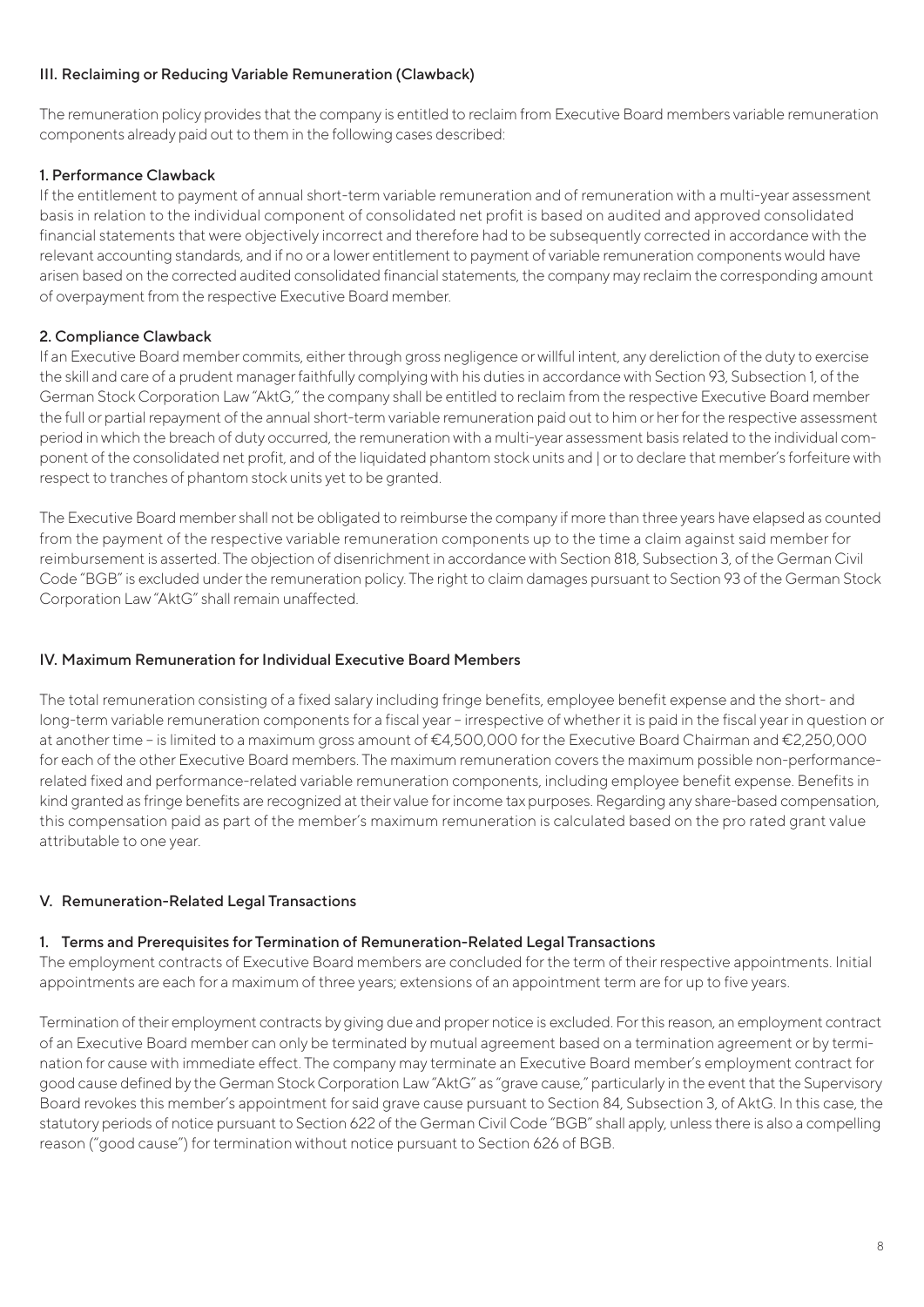# 2. Severance Payments

The employment contracts for Executive Board members provide that a member will receive a severance payment in the event the company terminates the employment contract of said member with immediate effect, provided that said member is not responsible for any grave cause or compelling reason warranting said termination ahead of the regular contract expiration date. The amount of the severance payment shall be two years' salary maximum, but shall not exceed the amount of remuneration that would be payable until the end of the contract term.

Furthermore, in the event of early termination of employment on the Executive Board by mutual agreement, the company may also grant, or agree to grant, severance payments, the amount of which is, in turn, limited to a maximum of two years' remuneration and compensates no more than the remaining term of the member's employment contract.

For the purpose of determining the maximum remuneration, severance payments are to be allocated (pro-rated, if applicable) to the fiscal year for which they are granted, regardless of whether they are paid out or received in the fiscal year in question or at another time.

# 3. Non-Competition Clause

The Executive Board employment contracts provide for a post-contractual non-competition clause for a duration of up to two years upon termination of employment with the company. In the event that this non-competition clause is not waived or is nullified, half of the remuneration last paid by the company shall be granted to the respective Executive Board member as compensation for non-competition throughout the non-competition period. Any severance to be paid in connection with the termination of an employment contract to an Executive Board member shall be deducted in full from said compensation for non-competition.

#### VI. Procedure for Establishing and Implementing as well as Reviewing the Remuneration Policy

The Supervisory Board shall establish and regularly review the remuneration policy for the Executive Board in accordance with the legal requirements. In the process, the Executive Task Committee of the Supervisory Board shall support the latter in this effort. The Executive Task Committee of the Supervisory Board prepares the remuneration policy for approval by the full Supervisory Board and makes the respective suggestions.

In the process, the Supervisory Board also reviews the appropriateness of such remuneration in comparison to the remuneration of the Executive Board within the peer group of the company (horizontal appropriateness). The peer group is defined by the Supervisory Board and covers domestic and foreign companies that are comparable based on sector, size, and sales.

In establishing the remuneration for the Executive Board members, the Supervisory Board further considers both the compensation of senior management and that of the remaining workforce in relation to the German Group companies (vertical appropriateness) and compares it to the particular remuneration of the Executive Board. For these purposes, the Supervisory Board defines senior management as the group of executives of the first two management levels below the Executive Board. The Supervisory Board looks not only at the current compensation ratio, but also at how it has developed over time. The current remuneration policy is also based on a review of vertical appropriateness in accordance with these principles.

If necessary, the Supervisory Board will engage an independent compensation consultant to review vertical and horizontal appropriateness. When external compensation consultants are engaged, their independence shall be ensured. The compensation consultants engaged shall be changed from time to time. Furthermore, the Supervisory Board also takes into account the requirements of the German Corporate Governance Code when determining and reviewing the remuneration of the Executive Board.

Any conflict of interest in the establishment, implementation and review of the remuneration policy shall be treated by the Supervisory Board in the same way as other conflicts of interest in the person of a Supervisory Board member. The Supervisory Board member concerned is therefore required to disclose any conflict of interest to the Chairman of the Supervisory Board and will not participate in the adoption of resolutions or in the deliberations concerned. Disclosure of any conflicts of interest at an early stage ensures that the decisions of the Supervisory Board are not influenced by inappropriate considerations.

The remuneration policy resolved by the Supervisory Board shall be submitted to the Annual General Shareholders' Meeting for approval.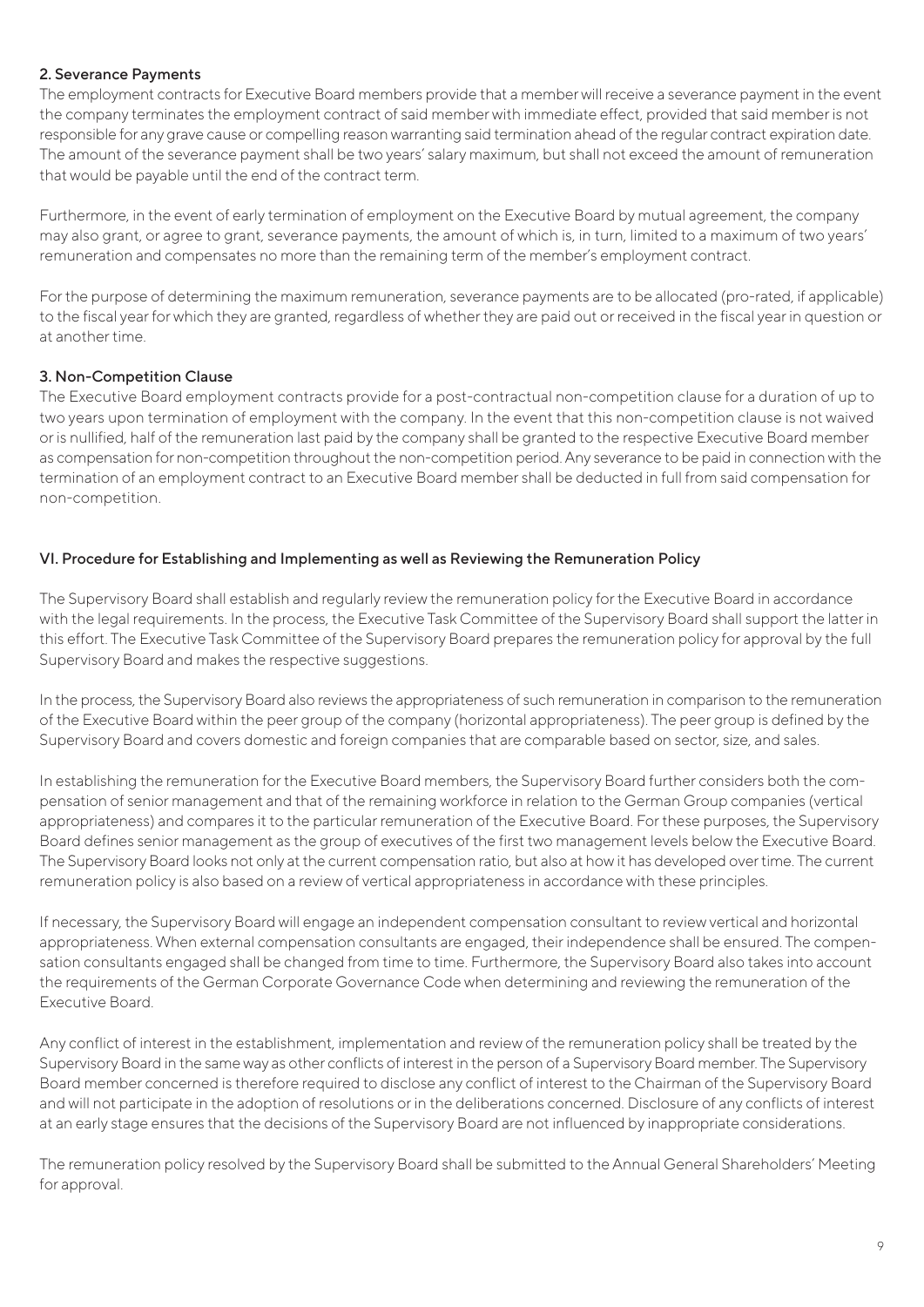The Executive Task Committee prepares for the regular review of the policy for remuneration of the Executive Board members. If necessary, this committee will recommend that the Supervisory Board make changes to this policy. In the event of material changes, but at least every four years, however, the remuneration policy shall be submitted to the Annual General Shareholders' Meeting for approval.

If the Annual General Shareholders' Meeting does not approve a particular remuneration policy submitted to it for approval, a revised remuneration policy shall be submitted at the latest to the next Annual General Shareholders' Meeting for approval.

The current Executive Board contracts already correspond, except for a few divergences, to the 2021 remuneration policy in force and, at the same time, to the 2022 remuneration policy described above; the non-financial target parameters provided in the 2022 remuneration policy for variable remuneration will be applied only subject to approval of the 2022 remuneration policy by the Annual General Shareholders' Meeting in 2022 – in this case retroactively for the full year of 2022 – on the basis of a corresponding agreement with the current Executive Board members. Apart from this, there are only isolated discrepancies from the 2021 remuneration policy and, at the same time, from the 2022 remuneration policy according to Mr. Lehmann's currently effective Executive Board contract for the long-term component of variable remuneration aligned with the consolidated net profit, the individual tranches of which still provide for a partial payment after the first fiscal year in each case in accordance with a previously applicable remuneration system up to the year 2025. A further difference is provided in Mr. Lehmann's Executive Board contract for a term up to 2025 in which any severance in the event of his early resignation will not be deducted from compensation for non-competition under the post-contractual non-competition clause.

When aligning legacy contracts with the 2022 remuneration policy, the Supervisory Board is authorized to limit said alignment insofar as it relates to the existing term of the contract in question – also to individual remuneration components or individual aspects of the remuneration component in question.

# C. Temporary Deviations from the Remuneration Policy

Pursuant to Section 87a, Subsection 2, sentence 2, of the German Stock Corporation Law "AktG," the Supervisory Board is entitled to deviate temporarily from the company's Executive Board remuneration policy if this is necessary in the interest of the long-term prosperity of the company. A Supervisory Board resolution for such a deviation shall be necessary, with said resolution explaining the reasons, the manner, and the intended period of this deviation in the individual case. Based on such a resolution, deviations from the remuneration policy are possible for all remuneration components. However, a deviation from the specified maximum remuneration shall be excluded.